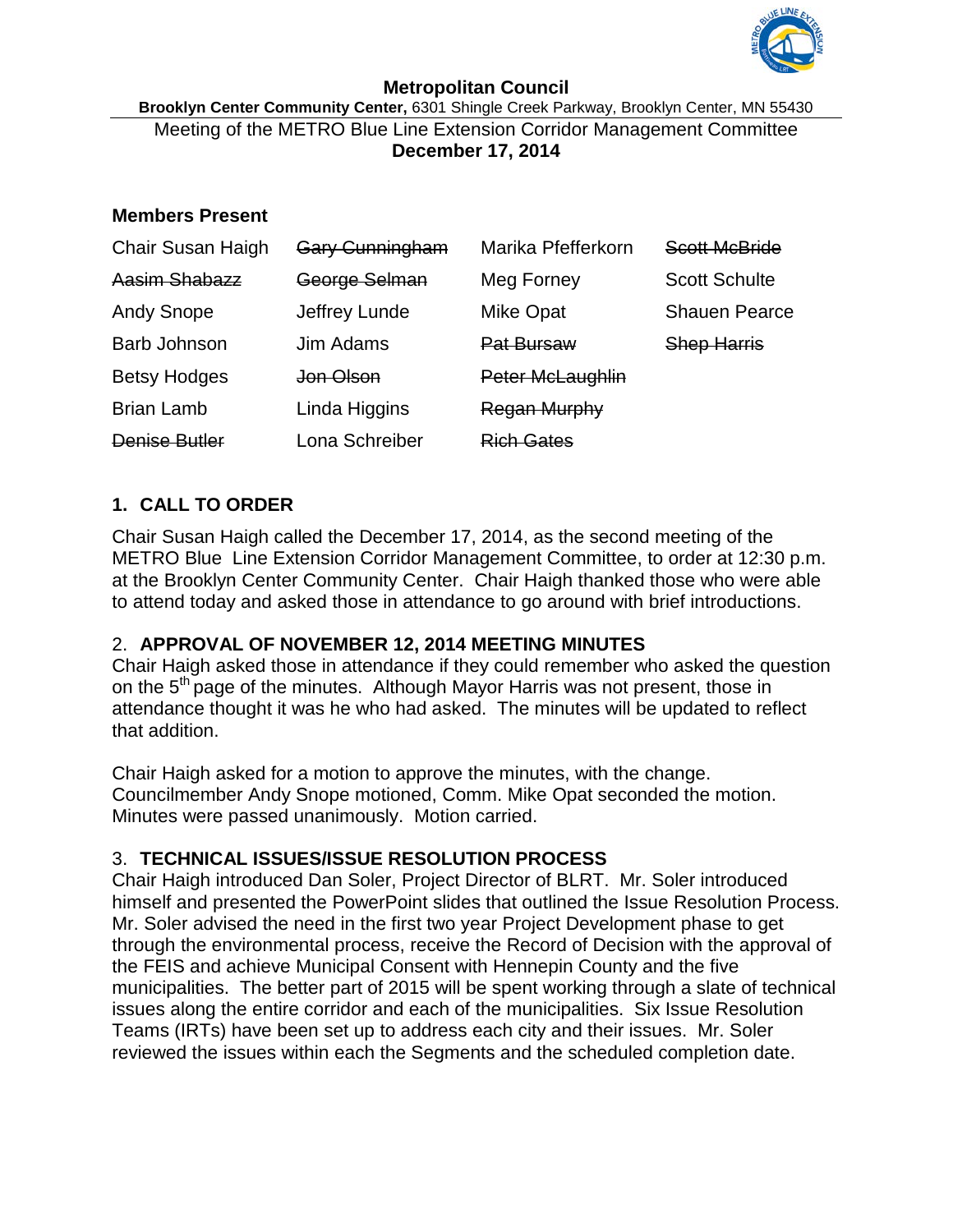

Mayor Lunde asked about the site selection for the maintenance facility. Mayor Lunde noted it is one of the cities sites for future development and asked if there a way to located it somewhere else along the line?

Mr. Soler noted that the DEIS identified possible location of a maintenance facility at two sites, both in Brooklyn Park. One of the sites, at 93<sup>rd</sup> Avenue, is currently being developed. So we are left with the site on the north end of the alignment. We'll work with the city on the design of the operations and maintenance facility so that it can coexist with future development.

Commissioner Opat asked about the LRT going over CP tracks in Crystal and asked Mr. Soler to talk about where bridges are generally acceptable and where they are not. Is that just a function of anytime there are two rail lines crossing, one goes over the other or how does that work?

Mr. Soler responded that today the bridge crosses two rails lines, BNSF and CP. With the frequency of freight trains and LRT service, it leads pretty much to the fact that there really has to be a grade separated crossing.

Mr. Soler continued the presentation by talking about freight rail. The issue with freight rail is that we are talking about purchasing 50% of the BNSF corridor, 50' of a 100' right of way Eight of the 13 mile alignment is along BNSF right of way. Also on the BNSF Right of Way are several Xcel transmission towers.

Shauen Pearce asked Mr. Soler to talk a little more about the pedestrian crossing in the Minneapolis segment and the Right of Way pinch point.

Mr. Soler responded by noting his experience on designing pedestrian crossings on University Avenue as part of the Central Corridor LRT project. University Avenue had unofficial pedestrian crossing locations at every single inch of the alignment. People crossing wherever busses stopped. We spent a lot of time talking about signalization, locations, spacing and destinations. We will work on this issue with city staff and engineering on where and how those get treated. With regard to the pinch point, this is an area along the railroad right of way where two railroads come together and between Park Board property; we have a lot of property owners that we need to work with on design.

Commissioner Higgins asked if the project office envisions the pedestrian crossings to be at grade or a bridge over Highway 55.

Mr. Soler responded that the current plans do not include pedestrian bridges over Highway 55. We have talked with several communities about the possibility. There are pros and cons, for example, people don't like to go up and come down.

Ms. Pearce noted for the record that this has been a major point of conversation for the neighborhood groups. They've had the conversation with Heritage Park and again in near north. Their board members and community members participated in a meeting with SRF and were told that a bridge was not being looked at. She asked the project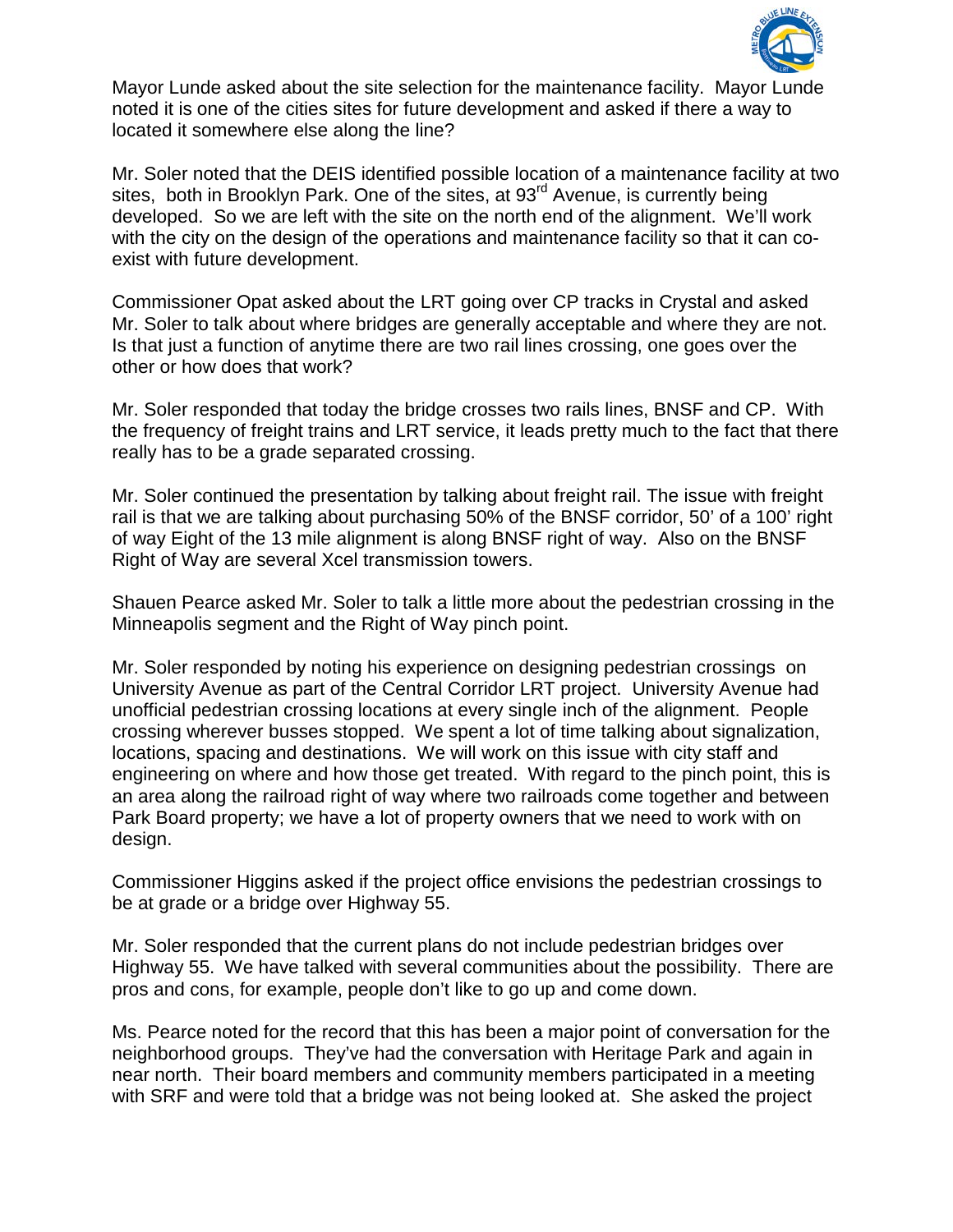

office to investigate a pedestrian bridge over and note that it is a community request, given the elderly populations, deaths we've had on Olson Highway and the concerns around crossing time.

Commissioner Higgins recalled a time when the County was talking about the Van White Boulevard crossing and thought that there was a pedestrian bridge envisioned there, which never happened. She expressed concern about getting across Highway 55.

Mr. Soler –noted that there has been a lot of advanced work through Hennepin Counties Community Works Stationary Planning. The project office is working with Hennepin County, but noted that they are a couple of steps ahead of the design and engineering work; we are working to catch up.

Mayor Hodges stated that she appreciates what Ms. Pearce and the Commissioner have said. I think it speaks to the larger question of what do we need to see all along Olson, in terms of what is the future growth going to be there, how do we want that road to function, what do we want it to feel like, how are we going to make it friendly for pedestrians, and how do we make it really good for the kind of development that we want to see there. That includes stationary development, but a bigger picture question about what is happening along the line, which is what I think is what is indicated by these questions and this conversation is part of that larger conversation as well.

Mr. Soler responded that's exactly what this issue is around. What does the project need in terms of Olson Memorial Highway. We see the level of change that is going to occur with LRV as we did on University Avenue. What does that mean and how are we going to fix it.

Mr. Soler continued with his presentation of the Issues Resolution Teams. He advises that although some issues are very simple, some may be very difficult, with long, tough discussions. Issue Resolution Teams meetings have begun and include BPO designers, engineering, environmental developers, outreach, agency, consultant and partners. We look to the cities to help us with the appropriate staff for each of the individual topics. Community engagement will begin as we get moving through the Issues. We will work with our Technical Advisory, Community Advisory, and Business Advisory Committees, and will present options to the various committees for discussion prior to pulling it all together to present to the CMC. We have an aggressive schedule and we will be meeting weekly with staff and other groups at your communities to get to the decisions.

Chair Haigh states the IRTs are beginning to look at the technical engineering considerations but there are a lot of citizens input and policy makers input in the process as well. It's not like it goes to the Issues Resolution Team and it gets decided there. Chair Haigh states the last slide shows the various input points that are very important to get citizen and policy maker input into this project. Eventually solution will come here, as well as the advisory committees, the technical committee and issue resolution team.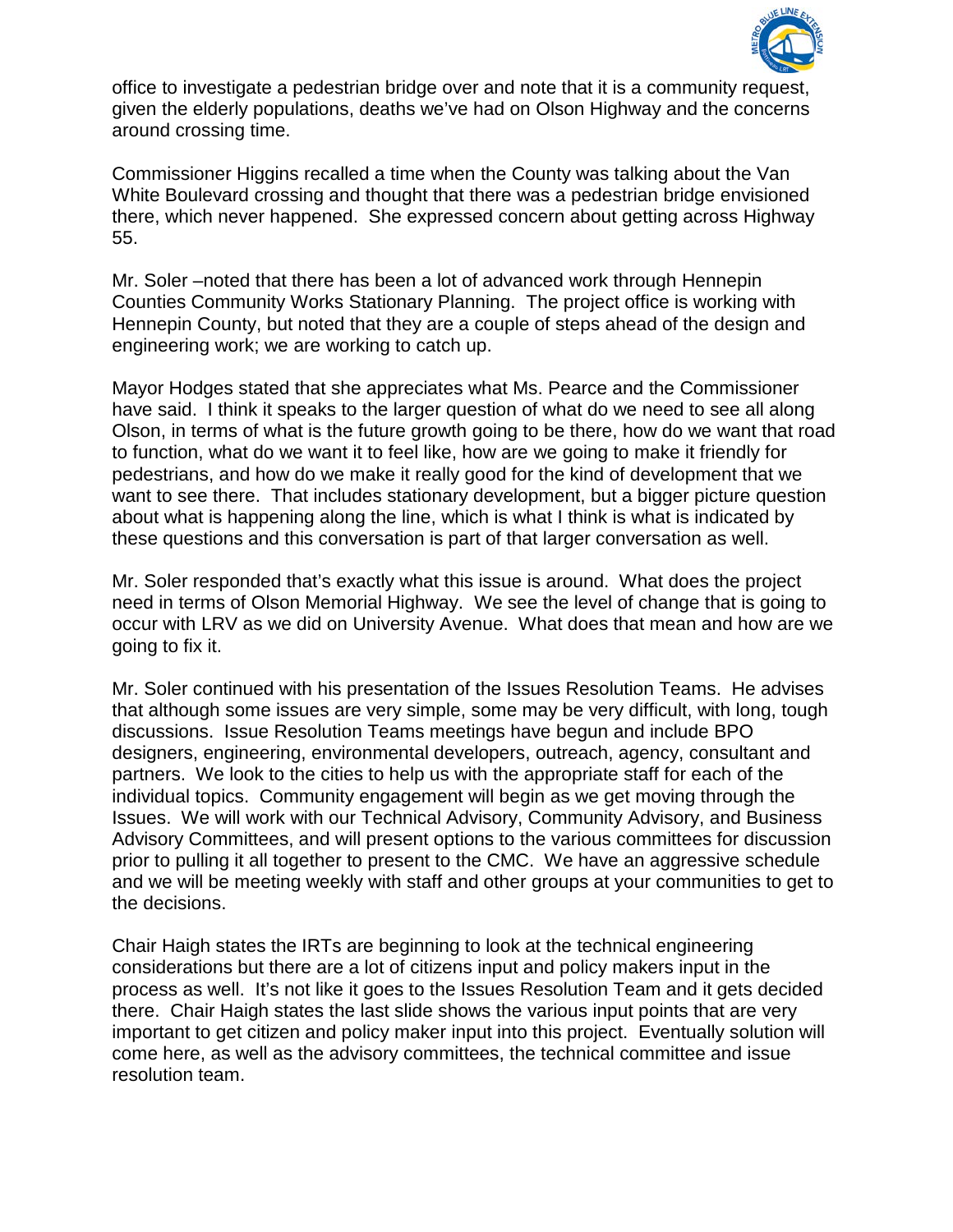

Councilmember Snope stated that it is imperative that we communicate with our community. Some of our community felt unaware and unnotified that this meeting was happening and now they are really paying attention to getting to those meetings. The City of Golden Valley has put together some things to notify people. This committee, as well as Hennepin County, need to step it up and make sure we are touching the community at large.

Chair Haigh noted that we have a whole outreach and community engagement office. So you get informed so you can make sure we are using the right channels at the right times that are important in your community. Other questions or comments about this process?

Councilmember Johnson asked how many watershed districts are involved in this project.

Mr. Soler responded that a good portion of the alignment is covered by Basset Creek, in the areas along Highway 55 and the Golden Valley area. There are a few that have some small roles, but the other major is the Shingle Creek Watershed.

### 4. **ENVIRONMENTAL CONSULTANT CONTRACT UPDATE**

Chair Haigh invited Kathryn O'Brien to talk about environmental consultant contract update and environments process.

Ms. O'Brien gave a brief update saying we are half way through the DEIS process. The draft DEIS was published earlier this year and many comments were received on that document. We will be spending a great deal of time in 2015 and 2016 preparing the Final DEIS and responding to the comments addressing the environmental issues that need to be addressed, identifying mitigations that are required for the project and publishing that document for review.

Three proposals were received for the Environmental Contract. The Environmental Consultant – HDR, was selected with the Metropolitan Council approving them on December 10<sup>th</sup>. Scott Reed is the local project manager for HDR, located in Golden Valley. HDR, however, has offices all over the country. HDR will be working closely with FTA to seek their guidance on the final document with completion by 2016.

Chair Haigh asked if there were any questions for Ms. O'Brien. No questions asked.

### 5. **ADVISORY COMMITTEES**

Chair Haigh introduced Sam O'Connell, Manager of Public Involvement. Ms. O'Connell reviewed the role of advisory committees that will also support the Hennepin County Community Works efforts. Advisory committees will tap into folks that have history on projects and bring their ideas and passion. Ms. O'Connell noted that Commissioner Forney served as a Community Advisory Committee member for Southwest LRT. You will see elements we will be talking about. Technical Issues list will be presented to the CAC and BAC for that layering of community input?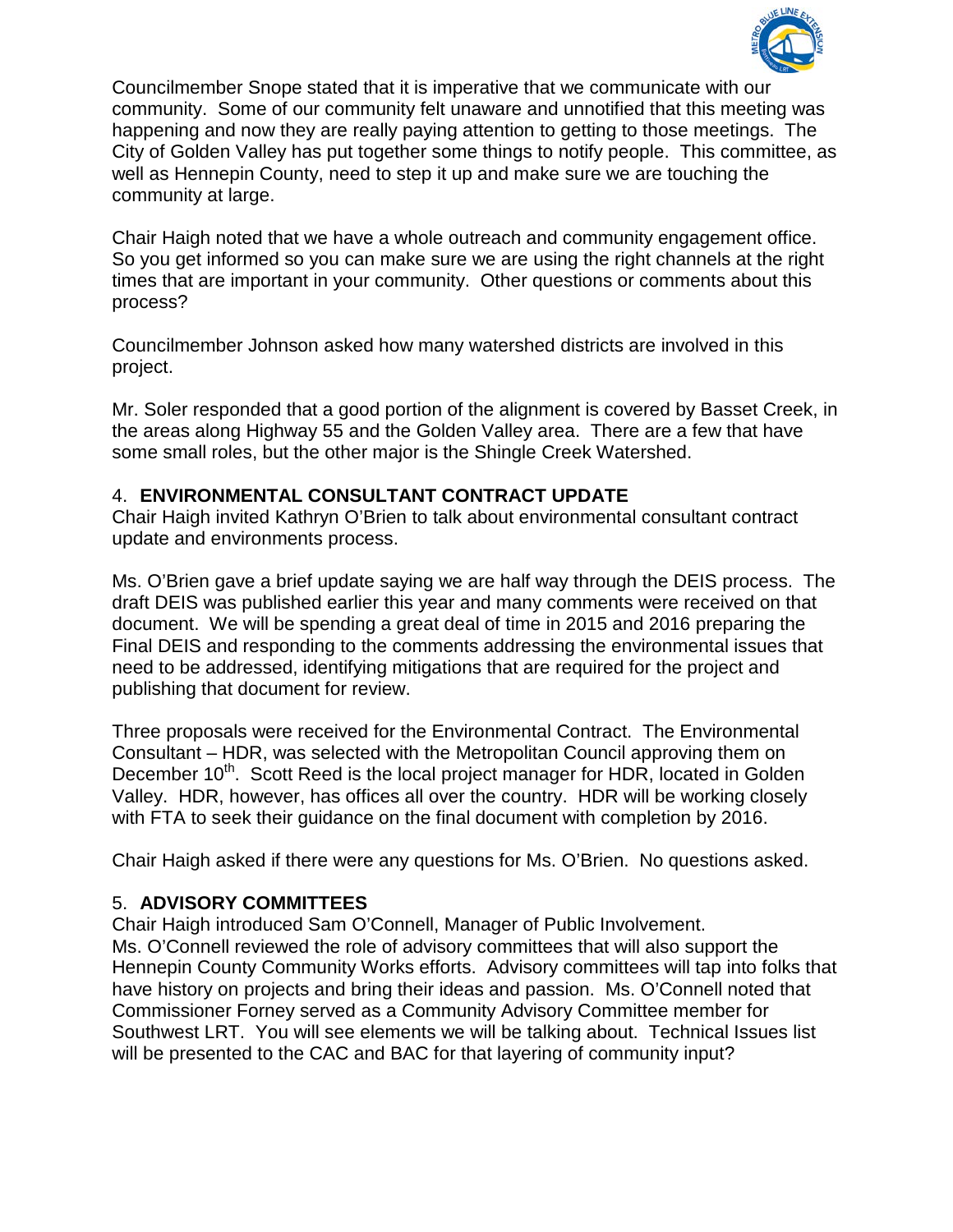

Issues will be brought to the Business Advisory Committee and Community Advisory Committee for input. Our open houses usually happen right after the BAC and CAC meetings.

We are going to work staff hard and Business Advisory Committee and Community Advisory Committee as well. We need a two year commitment for these positions. We want to make sure all the communications and activities are known to everybody.

Ms. O'Connell explained the role of the advisory committee co-chairs, stating the cochair manages the work of the committees as they move forward and identify topics of concern. Ms. O'Connell reviewed the role of the advisory committees and asked the cities to help fill the roster.

Ms. O'Connell asks for questions.

Councilmember Johnson asked how we reached out to the group to determine those who would be on the Corridors of Opportunity engagement?

Ms. O'Connell responded that the list of organizations are those that received Corridors of Opportunity Engagement grants. Some of their work is to engage members of their communities to talk about Blue Line. We'd like to bring them into the fold and be able to tap those resources at the CAC. Some of the grantees received a grant in 2011 or 2012.

Councilmember Johnson asked if these grantees in the Corridors of Opportunity really got going with the Green Line? Is this a combination of those groups?

Ms. O'Connell responded that some of these grantees specifically applied for just grants for communications on the Blue Line, some also sought grants to do communications on the Green Line as well. The majority of grantees here are pretty much focused on the Blue Line.

Commissioner Forney asked if we would consider someone from the Park Board or the Park community and how the environmental consultant is feeding into the communication advisory committees.

Ms. O'Connell responded that the city can definitely appoint a community representative from the Park Board. We have an opportunity to take a look at once all the communities have submitted their nominees for this to fill up and make sure we are hearing all of those voices.

As far as the environmental consultant, it will be very similar to Southwest; if we have environmental issues we will discuss at the CAC and BAC.

Major Lunde asked if North Hennepin College would be considered for the Business or community advisory.